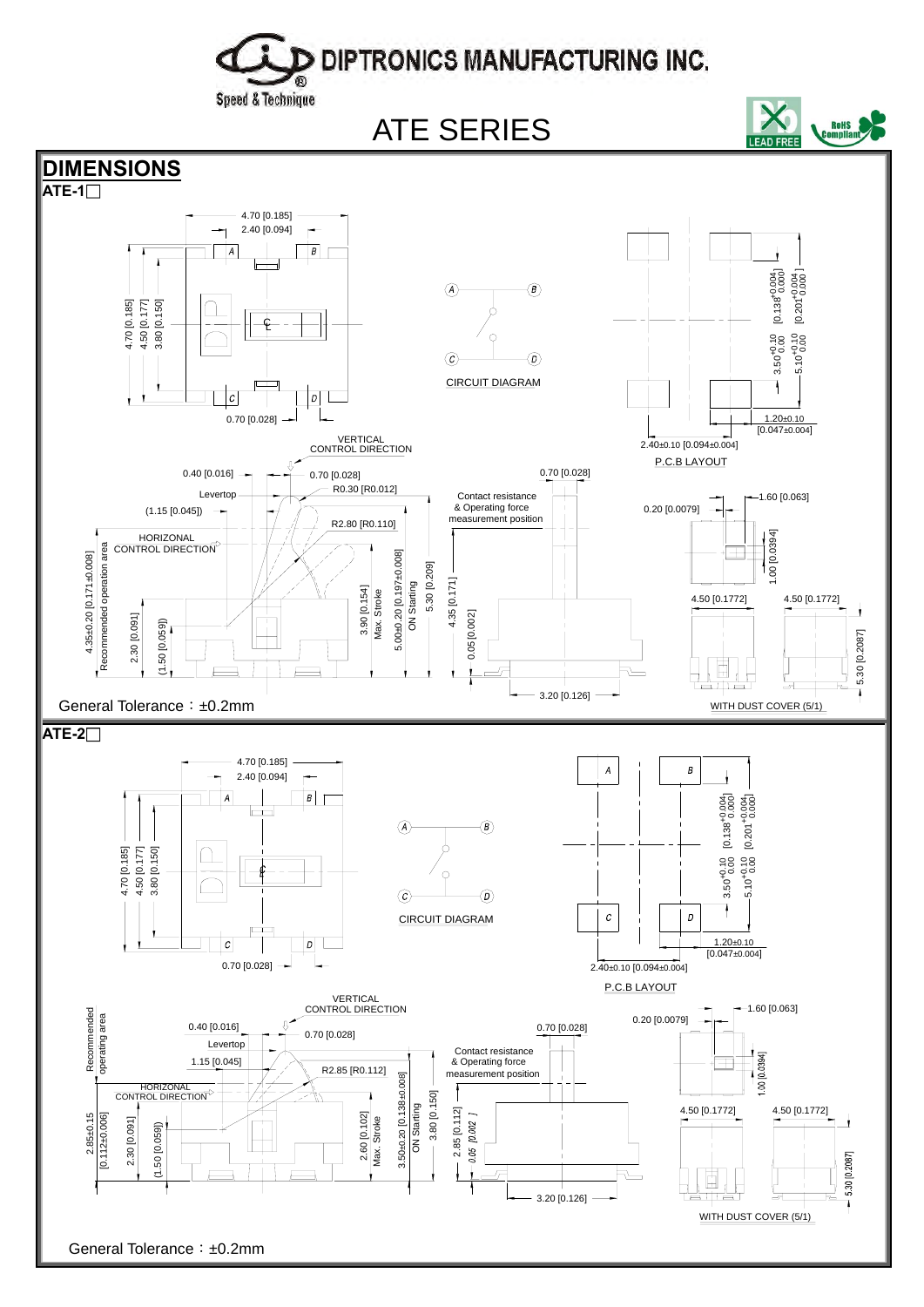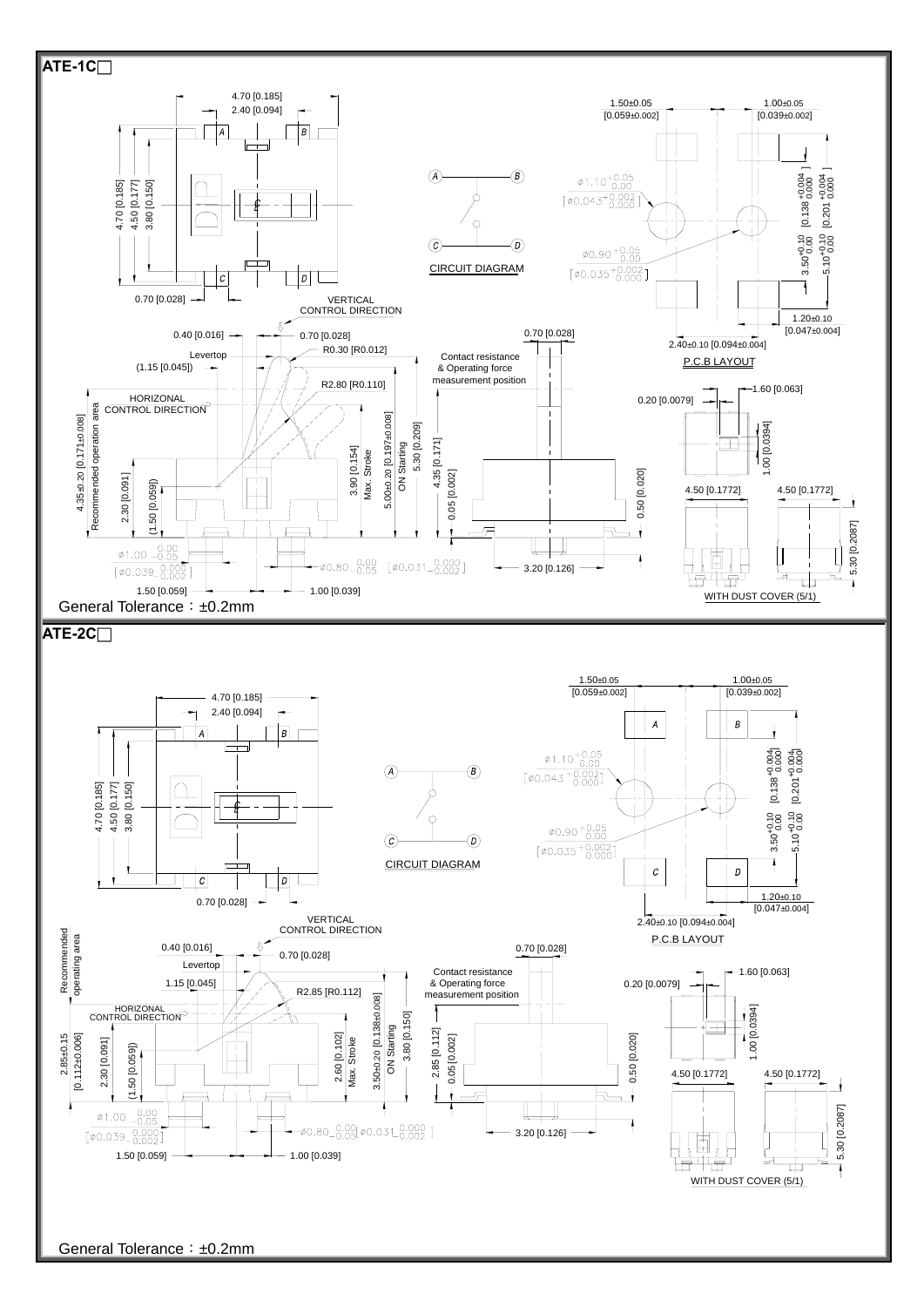| <b>HOW TO ORDER</b><br>ATE -<br>$-V -$<br>Package:<br>T/R=Tape & Reel<br><b>V=Lead Free Solderable</b><br><b>K=With Cover</b><br>$\Box$ =Without Cover<br><b>C=With Post</b><br>$\Box$ =Without Post<br><b>Stem Height:</b><br>$1 = 5.30$ mm<br>$2 = 3.80$ mm<br><b>DETECTOR SWITCH</b>                                                                                                                                                                                                                                                 |                                                                                                                                                                                                                                                                                                                                                                                                                                        |
|-----------------------------------------------------------------------------------------------------------------------------------------------------------------------------------------------------------------------------------------------------------------------------------------------------------------------------------------------------------------------------------------------------------------------------------------------------------------------------------------------------------------------------------------|----------------------------------------------------------------------------------------------------------------------------------------------------------------------------------------------------------------------------------------------------------------------------------------------------------------------------------------------------------------------------------------------------------------------------------------|
| <b>SPECIFICATION</b><br>$\triangle$ MECHANICAL<br><b>Operation Force: 40gf max.</b><br>Stork: 3.90mm max. < Stem Height 5.30mm><br>2.60mm max. < Stem Height 3.80mm><br><b>Operation Temperature: -10°C to +60°C</b><br>Storage Temperature: -20 $\degree$ C to +70 $\degree$ C<br>$\triangle$ ELECTRICAL<br>Electrical Life: 100,000 cycles<br>Rating:1mA, 5VDC<br>Contact Resistance: 1Ω max.<br>Insulation Resistance: 100MΩ min. 100V DC<br>Dielectric Strength: 100VAC / 1 minute<br>Rate of Operation: 20~25 operation per minute | <b>MATERIAL</b><br>$\triangle$ Cover(1): LCP High-temp Thermoplastic.<br><b>Color: Black</b><br>$\triangle$ Cover(2): LCP High-temp Thermoplastic.<br><b>Color: Black</b><br>$\triangle$ STEM : LCP High-temp Thermoplastic.<br><b>Color: Black</b><br>$\triangle$ CONTACT: Stainless with silver cladding.<br>$\triangle$ BASE : PA9T High-temp Thermoplastic<br><b>Color: Black</b><br>$\triangle$ TERMINAL : Brass, Silver Plating. |

**applying.** 

 $\Delta$ REFLOW SOLDERING:When applying reflow soldering, the peak temperature or the reflow oven should be set to  $\|$ 

**260**℃ **max.** 

△**Temperature Profile**:

MAX 260°

![](_page_2_Figure_6.jpeg)